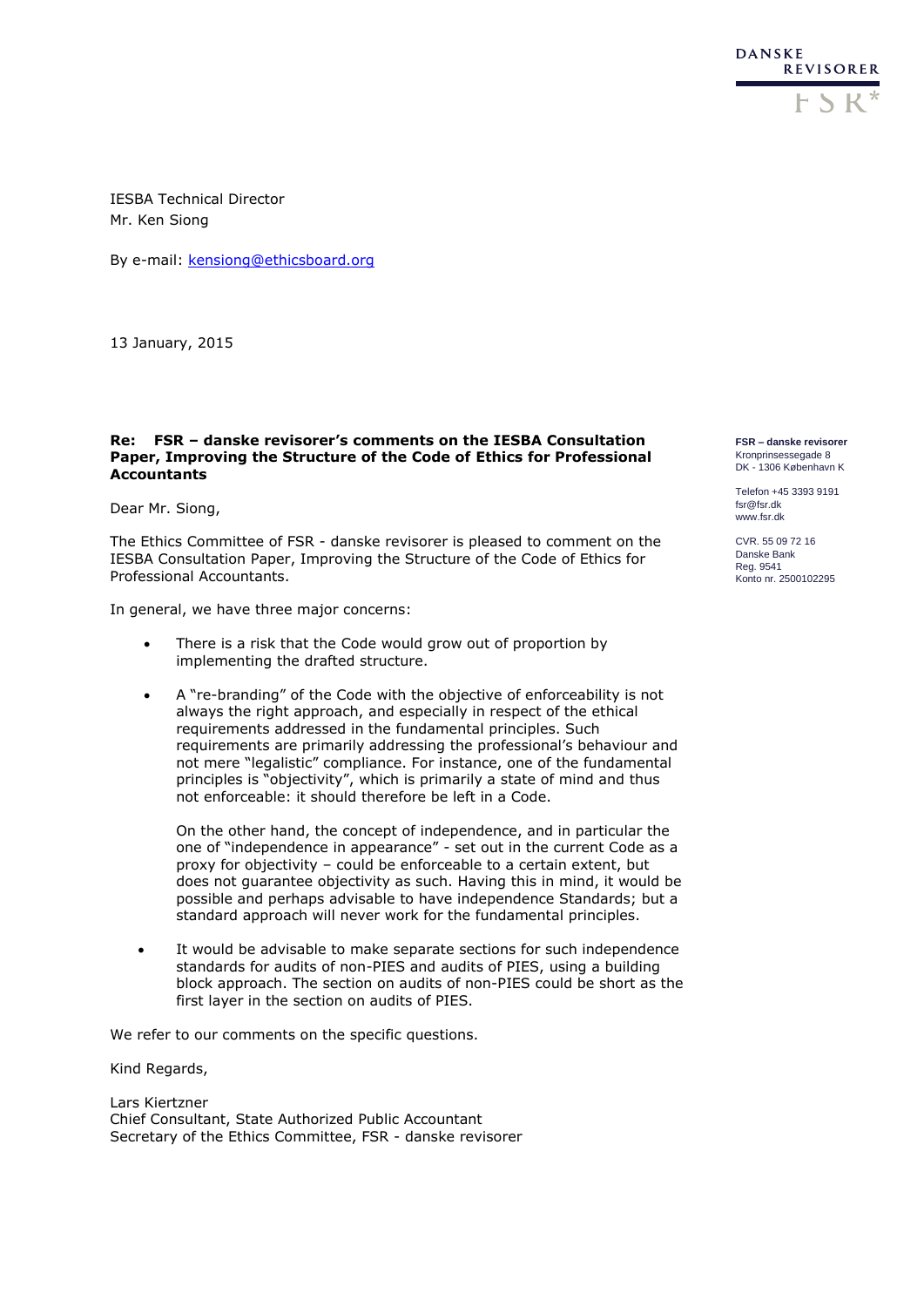

Side 2

## **Specific comments**

1. Do you believe that the approach outlined in this Consultation Paper, as reflected in the Illustrative Examples, would be likely to achieve IESBA's objective of making the Code more understandable? If not, why not and what other approaches might be taken?

*In our opinion, the existing structure of the Code often makes it difficult to interpret where there are actually requirements.* 

*The suggested structure would make the Code more understandable although many of the requirements would still need interpretation. This is a natural consequence of the chosen approach, the Conceptual Framework, which we strongly support. Many of the "requirements" of the section on fundamental principles merely state that an auditor shall consider some of the fundamental principles by threats and shall implement safeguards when necessary.* 

*We would, therefore, prefer a more bold approach – to remove the sections on Independence from the Code and insert them into separate ethical standards for auditors. We also believe that such an approach may make it easier for such sections to be required by law or regulation in certain jurisdictions.*

*In our opinion, the proposed structure will imply a risk that the Code could grow out of proportion because of the many, and often repetitive, subsections on "Terms Used in this Section" and "Purposes of this section" with cross references to the conceptual framework, fundamental principles and generic threats. The IESBA has to address this risk. Furthermore, there should be serious considerations relating to the volume of the "Application and Other Material".*

*Finally, we find the conventions of coloring and underlining in the Paragraphs 000.001 and 000.002 disturbing for the reading of the Code and advice against it.*

2. Do you believe that the approach outlined in this Consultation Paper, as reflected in the Illustrative Examples would be likely to make the Code more capable of being adopted into laws and regulations, effectively implemented and consistently applied? If not, why not and what other approaches might be taken?

*In progressing adoption and implementation, it may be more effective to put the emphasis on the separate independence sections, as opposed to the Code as a whole. That is, many European countries have already integrated ethical provisions, other than independence, in their national legal instruments.*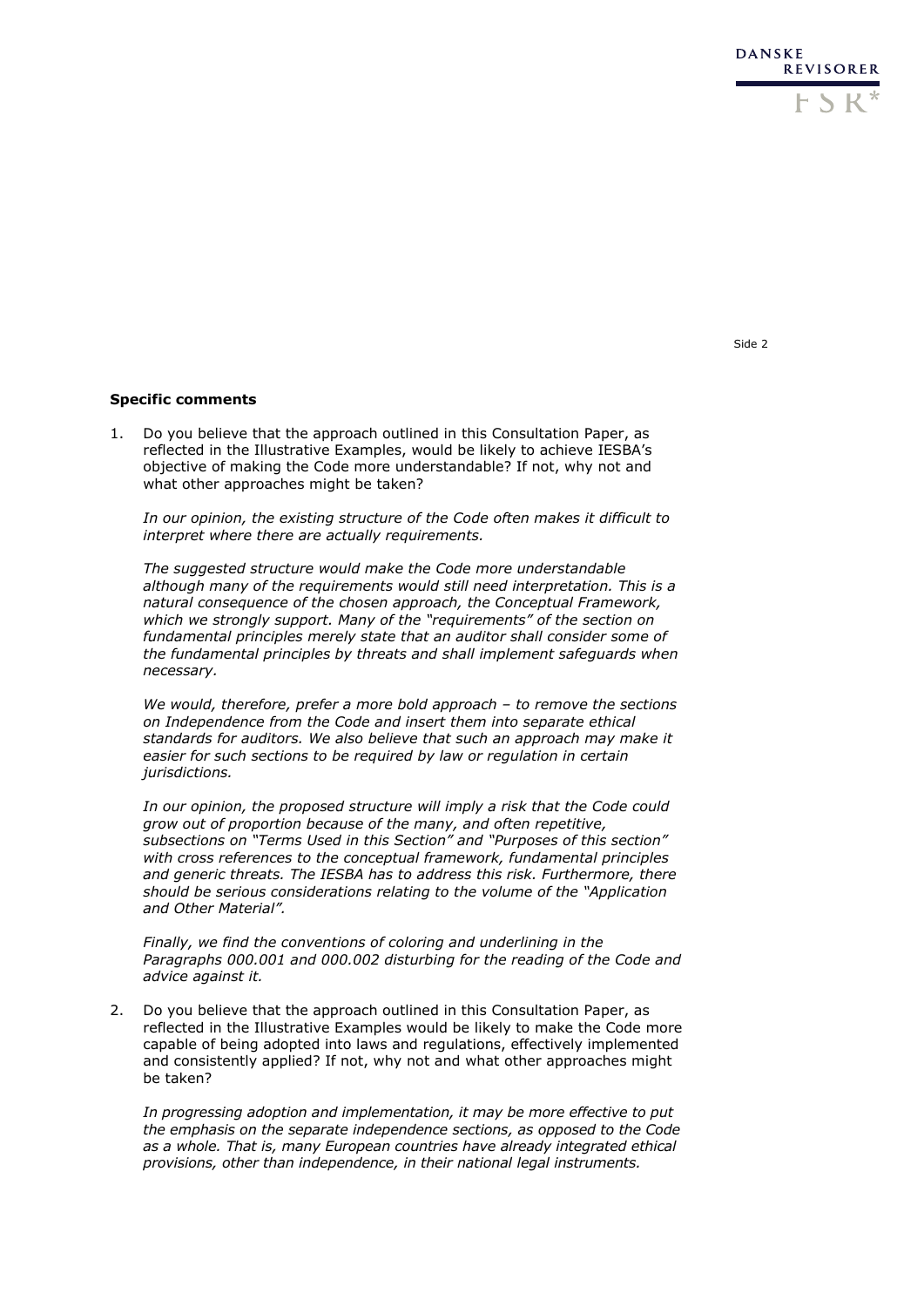

*Therefore, attempting to get all provisions, both ethical and independence ones, from the international Code adopted seems a remote objective, whereas independence is an area where progress can be made.*

*Considering the development in the EU, though, where the status of the Code has been steadily declining, we cannot be certain about this. It will be necessary to work hard on reestablishing the status of the Code so that it may again be applied as a serious contribution in itself, and when interpreting local rules, e.g. in the EU Regulation. This "clarity" project may help reinstating the Code in its prior position but there is no guarantee.*

3. Do you have any comments on the suggestions as to the numbering and ordering of the content of the Code (including reversing the order of extant Part B and Part C), as set out in paragraph 20 of the Consultation Paper?

*We do not understand the reason for reversing Part B and Part C. Why does IESBA find it a good idea to place the specific section on Professional Accountants in Business first? Besides that, we have no comments.*

4. Do you believe that issuing the provisions in the Code as separate standards or rebranding the Code, for example as International Standards on Ethics, would achieve benefits such as improving the visibility or enforceability of the Code?

*It is important to distinguish between principles of behaviour and enforceable standards.* 

*Therefore, there may be a benefit in publishing separate independence standards for audit/review engagements and other assurance engagements, and thereby clearly removing such matters from the Code. Additionally this may make it easier for such standards to be incorporated in the law or referenced from the law in some jurisdictions.*

*The review of the Structure of the Code should not merely be a rebranding exercise. A code of ethics is not the same as a set of standards. The purpose is to change behaviour. If IESBA turns the ethical principles into a set of standards, there is a real risk that it will become a tick-the-box exercise.* 

*In addition, a "re-branding" of the Code with the objective of enforceability is not the right approach, and especially in respect of the ethical requirements addressed in the fundamental principles. Such requirements are primarily addressing the professional's behaviour and not mere "legalistic" compliance.*

5. Do you believe that the suggestions as to use of language, as reflected in the Illustrative Examples, are helpful? If not, why not?

*No comments.*

Side 3